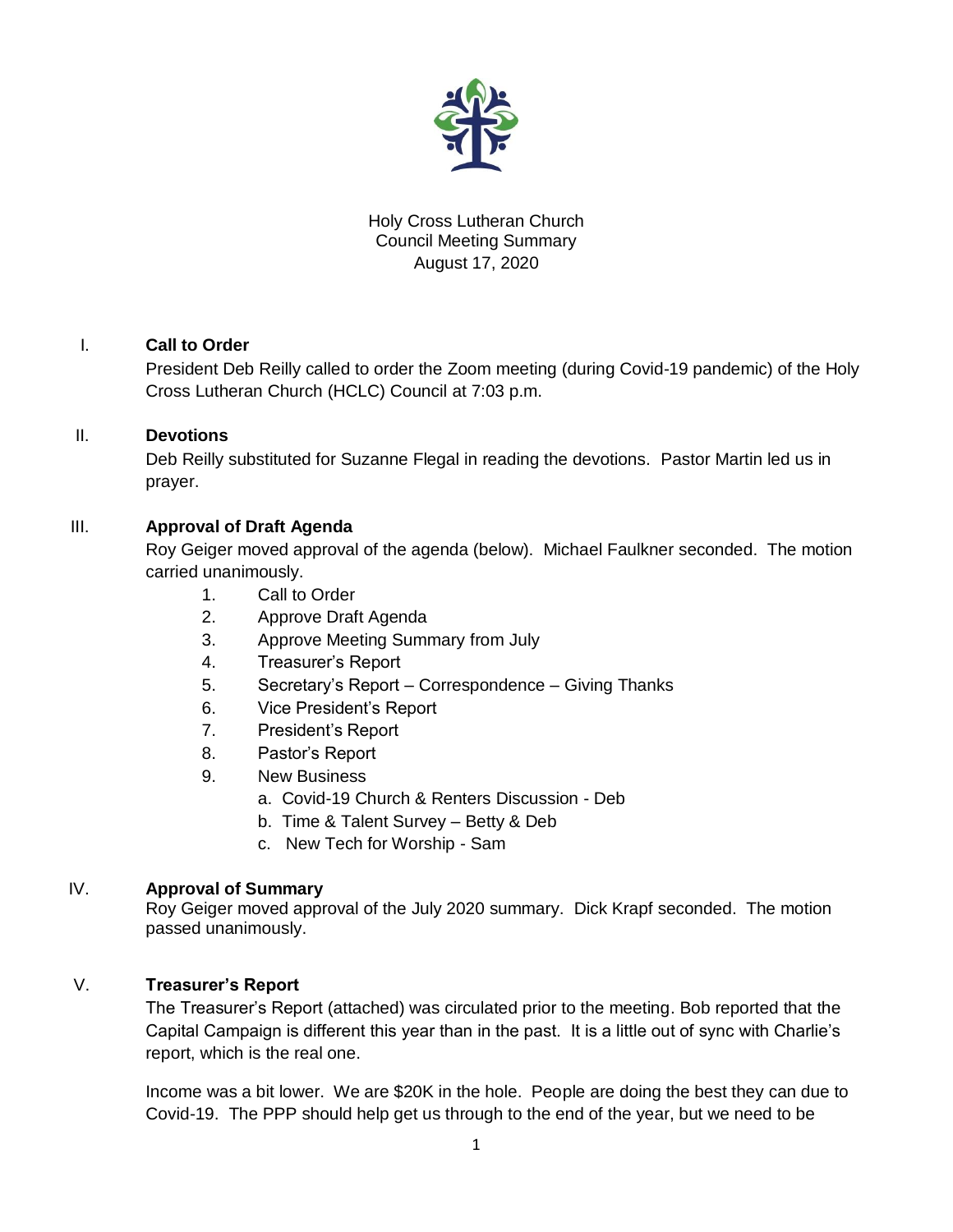careful with spending. HCLC made the first contribution to the Synod. The renters are back so that should help. .

## VI. **Secretary's Report**

No report. A question was asked if Glen Piersol can roll back into the Trustee position. Deb Reilly, Sam Carter and Pastor will discuss how to handle the process..

## VII. **Vice President's Report**

The Vice President's Report (attached) was circulated prior to the meeting Sam reminded everyone that it is budget season and asked the committee chairs to think outside the box on what we need to do while we're in Covid. Sam would like responses back to him by August  $31<sup>st</sup>$ .

Sam checked into how Community Lutheran conducts their morning services. He said they paid an outside service \$350 per session. That would equate to about \$18K in the best case scenario for us which is not feasible. Sam made an introductory call to someone in Tennessee. The fee was \$45 for a consult, but the individual provided great support. He made some recommendations and Sam purchased the necessary equipment. Sam is recommending that Bob Thompson, Pastor Martin, Jeremy Shoop and himself get together to test the equipment before the next online service. Jeremy will set up a Zoom call. Bob suggested that everyone meet onsite. Sam said he figured out the answer to Suzanne Flegal's question regarding wifi security in the parking lot.

A big thank you was extended to Pastor Martin, Jeremy, Bob and Sam for all the effort they have expended in creating the online services.

#### VIII. **President's Report**

Deb Reilly's report (attached) was circulated prior to the meeting. Deb had no additional comments other than what is in her report and asked if anyone had any questions.

#### IX. **Pastor's Report**

Pastor Martin's report (attached) was circulated prior to the meeting. Pastor Martin said the hard realities are going to be how we will continue to church. We need to prepare the congregation….and ourselves. It is almost Rally Day and we're not going to be getting together. How do we reach out to folks who want to get together. We will have to get creative and listen to the Spirit. God will get us through this and we will find new ways to do church. We should start planning on what we can offer.

Deb asked for ideas. Roy Geiger said we need to think about how we want to open the church for people who want to come back. How can we do this in a different light? He mentioned smaller communities within the larger community getting together, i.e., fiber arts, hiking, book clubs, coffee hours, services on Wednesday nights in the parking lot.

The committee chairs were asked to continue to call and check in on members.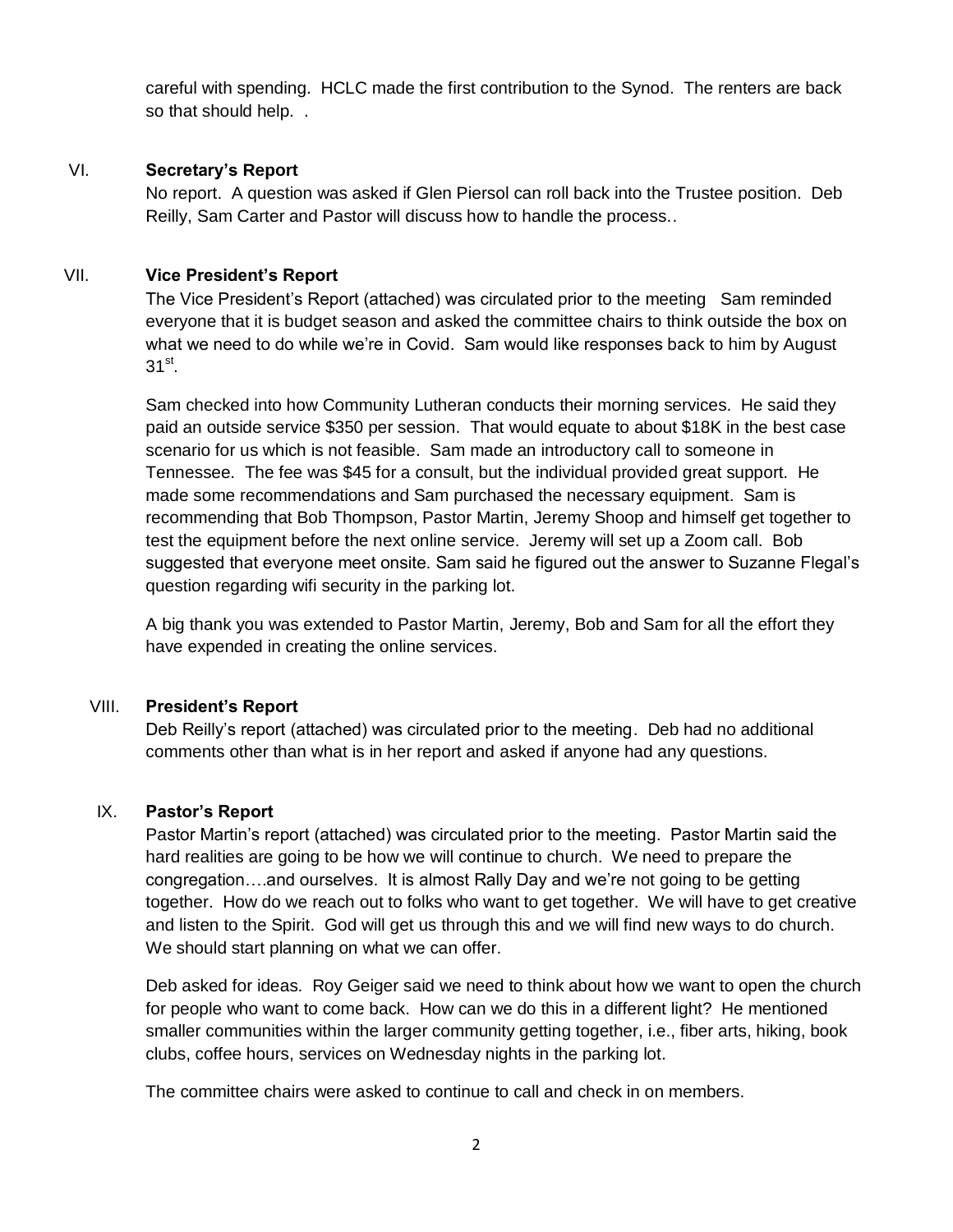#### X. **New Business**

New Technology for Worship – We are covered.

Covid 19 – Renters are eager to continue worshiping. Their numbers and dollars are down and they are asking for a reduction in rent. Deb feels it is reasonable to go back with a 20% reduction and the church will pay \$25 of the cleaning fee. She then opened it up for discussion. Roy made the motion that the rent be reduced by 20% and cost share the cleaning services until December 31, 2020. Dennis Pattison moved for approval of this motion and Kathy Makowski seconded. The motion carried unanimously

Deb Reilly thanked Betty Shelton for the time and talent information and how quickly she was able to consolidate it. The question was raised about if it makes sense to do it now. Betty said there are some things that are needed now. Dick Krapf said there should be a way to separate out the doable and non-doable. Bob suggested doing a follow up when things change. Pastor Martin recommended we do the survey first and figure out what would help right now, gather those ideas and then put out another survey to see who could lead those things. Send your ideas to Deb by the end of next week.

Suzanne Flegal asked how do we find what members who need help and who would be willing to help.

Outreach – Suzanne Flegal submitted a report (attached). Evangelism – No report Worship & Music – No report. Christian Education – Betty Skelton submitted a report (attached). Stewardship – No report. Personnel – No report. . Property – No report. Meeting with Cowboy Roofing on Wednesday morning. He asked Teresa to buy 2 more gallons of disinfectant. Fellowship – No report. Youth – No report.

## XI. Adjourn

Roy Geiger made a motion to adjourn at 8:10 p.m.. It was seconded by Dennis Pattison. The motion passed unanimously. The meeting closed with the Lord's Prayer.

Absentees: Pam Darby, Suzanne Flegal, Daniel Contreras

#### REMINDERS:

- **•** Devotions
	- o September Sam Carter
	- o October- Dick Krapf